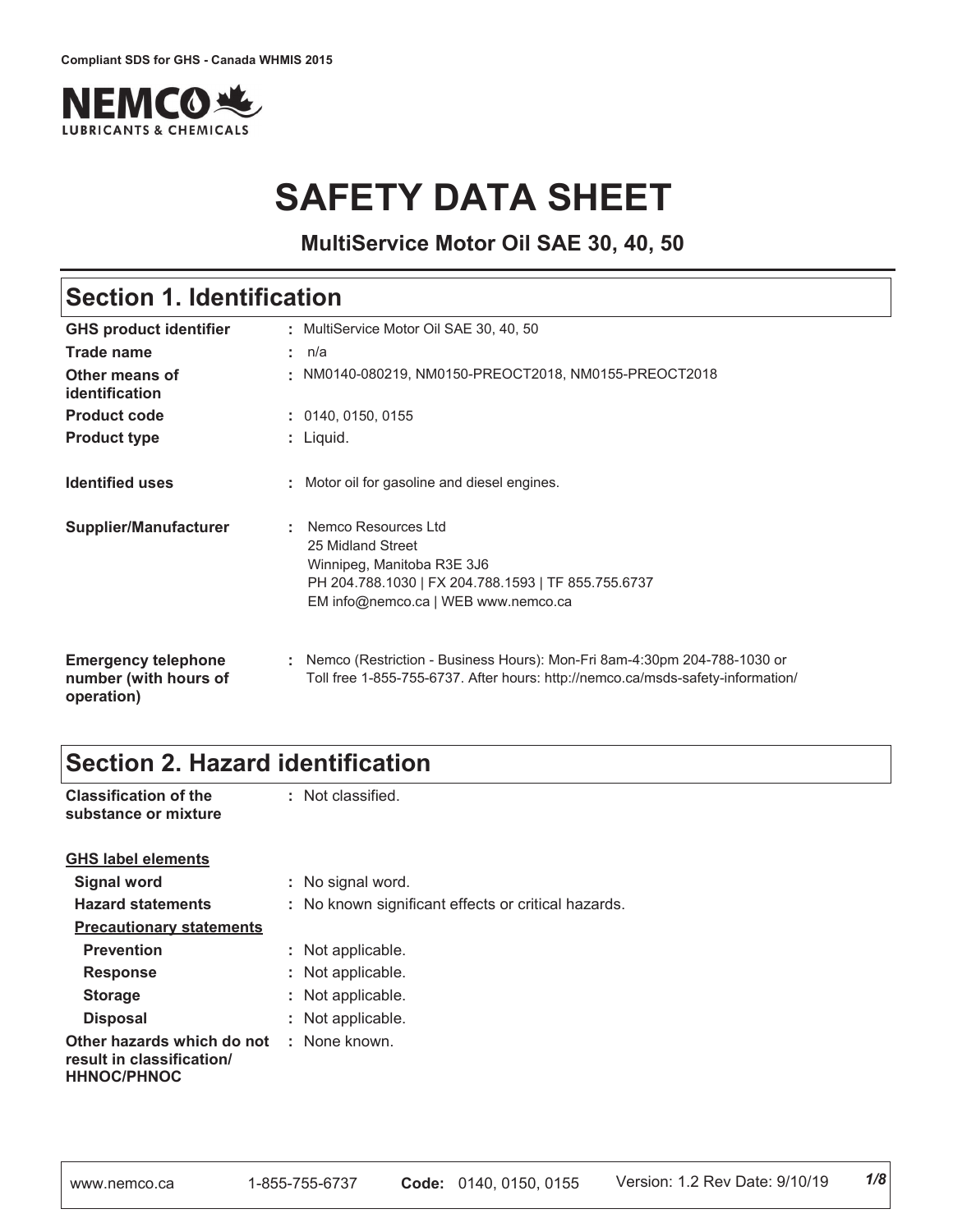

# Section 3. Composition/information on ingredients

| Substance/mixture | : Mixture |
|-------------------|-----------|
| Other means of    | .t n/a    |
| identification    |           |

### **CAS number/other identifiers**

| <b>CAS number</b> | : Not applicable. |
|-------------------|-------------------|
|-------------------|-------------------|

**Product code** : 0140, 0150, 0155

There are no ingredients present which, within the current knowledge of the supplier and in the concentrations applicable, are classified as hazardous to health or the environment and hence require reporting in this section.

Occupational exposure limits, if available, are listed in Section 8.

### **Section 4. First-aid measures**

### **Description of necessary first aid measures**

| Eye contact         | : Immediately flush eyes with plenty of water, occasionally lifting the upper and lower<br>eyelids. Check for and remove any contact lenses. Get medical attention if irritation<br>occurs.                                                                       |
|---------------------|-------------------------------------------------------------------------------------------------------------------------------------------------------------------------------------------------------------------------------------------------------------------|
| <b>Inhalation</b>   | : Remove victim to fresh air and keep at rest in a position comfortable for breathing.<br>Get medical attention if symptoms occur.                                                                                                                                |
| <b>Skin contact</b> | : Flush contaminated skin with plenty of water. Get medical attention if symptoms<br>occur.                                                                                                                                                                       |
| Ingestion           | : Wash out mouth with water. If material has been swallowed and the exposed<br>person is conscious, give small quantities of water to drink. Do not induce vomiting<br>unless directed to do so by medical personnel. Get medical attention if symptoms<br>occur. |

### Most important symptoms/effects, acute and delayed

### **Potential acute health effects**

| Eye contact                  | : No known significant effects or critical hazards. |
|------------------------------|-----------------------------------------------------|
| <b>Inhalation</b>            | : No known significant effects or critical hazards. |
| <b>Skin contact</b>          | : No known significant effects or critical hazards. |
| Ingestion                    | : No known significant effects or critical hazards. |
| Over-exposure signs/symptoms |                                                     |
| Eye contact                  | : No known significant effects or critical hazards. |
| <b>Inhalation</b>            | : No known significant effects or critical hazards. |
| <b>Skin contact</b>          | : No known significant effects or critical hazards. |
| Ingestion                    | : No known significant effects or critical hazards. |

#### Indication of immediate medical attention and special treatment needed, if necessary

| Notes to physician                | : Treat symptomatically.             |
|-----------------------------------|--------------------------------------|
| <b>Specific treatments</b>        | : No specific treatment.             |
| <b>Protection of first-aiders</b> | : No special protection is required. |

See toxicological information (Section 11)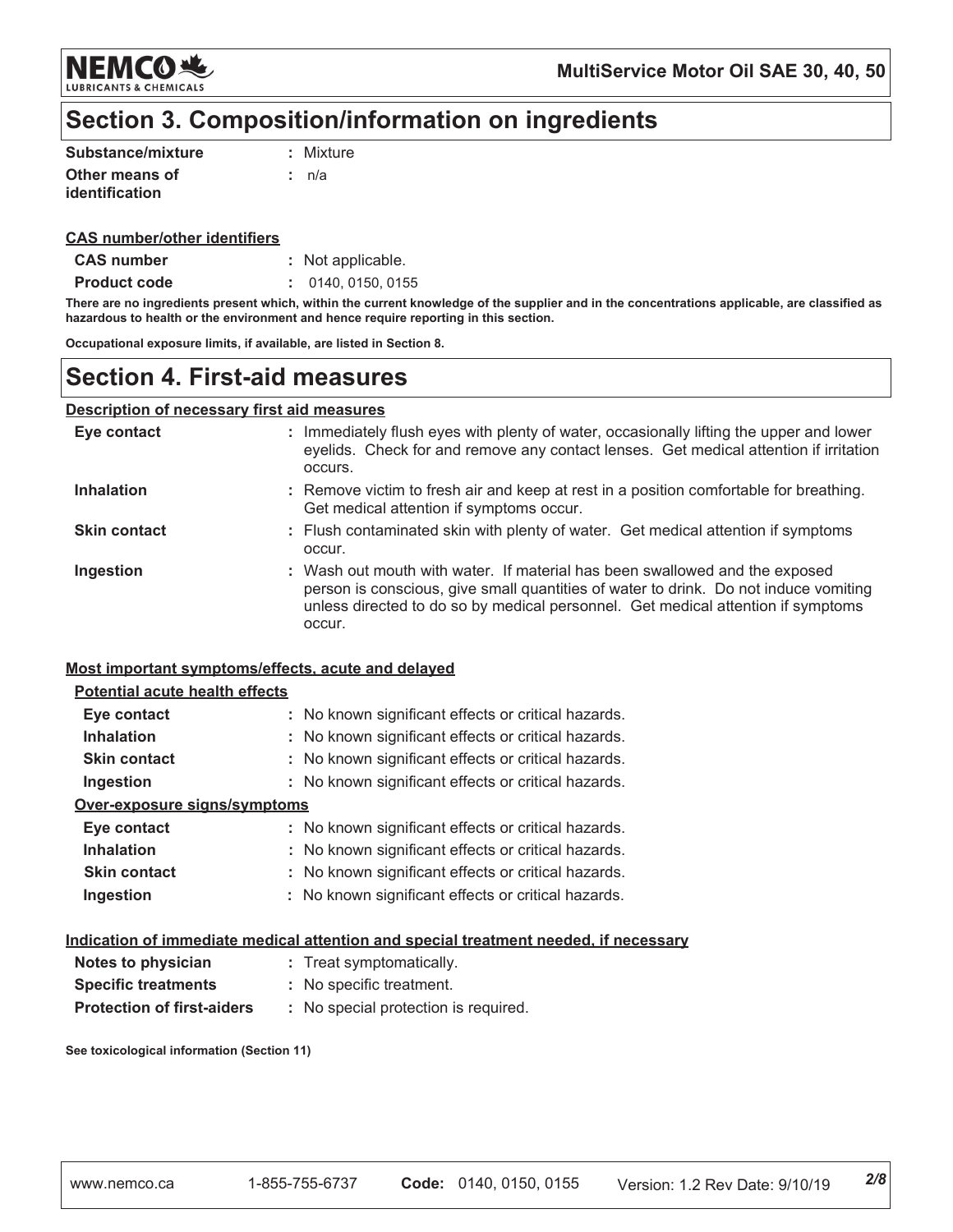

# **Section 5. Fire-fighting measures**

| <b>Extinguishing media</b><br>Suitable extinguishing<br>media | : Use an extinguishing agent suitable for the surrounding fire.                                                                                                             |
|---------------------------------------------------------------|-----------------------------------------------------------------------------------------------------------------------------------------------------------------------------|
| Unsuitable extinguishing<br>media                             | : None known.                                                                                                                                                               |
| <b>Specific hazards arising</b><br>from the chemical          | : No specific fire or explosion hazard.                                                                                                                                     |
| <b>Hazardous thermal</b><br>decomposition products            | : No specific data.                                                                                                                                                         |
| <b>Special protective actions</b><br>for fire-fighters        | : No special measures are required.                                                                                                                                         |
| <b>Special protective</b><br>equipment for fire-fighters      | : Fire-fighters should wear appropriate protective equipment and self-contained<br>breathing apparatus (SCBA) with a full face-piece operated in positive pressure<br>mode. |

# **Section 6. Accidental release measures**

|                                                       | <b>Personal precautions, protective equipment and emergency procedures</b>                                                                                                                                                                                                                                                                                                                                                                                                                                                                                                                  |
|-------------------------------------------------------|---------------------------------------------------------------------------------------------------------------------------------------------------------------------------------------------------------------------------------------------------------------------------------------------------------------------------------------------------------------------------------------------------------------------------------------------------------------------------------------------------------------------------------------------------------------------------------------------|
| For non-emergency<br>personnel                        | : Put on appropriate personal protective equipment.                                                                                                                                                                                                                                                                                                                                                                                                                                                                                                                                         |
| For emergency responders                              | : If specialized clothing is required to deal with the spillage, take note of any<br>information in Section 8 on suitable and unsuitable materials. See also the<br>information in "For non-emergency personnel".                                                                                                                                                                                                                                                                                                                                                                           |
| <b>Environmental precautions</b>                      | : Avoid dispersal of spilled material and runoff and contact with soil, waterways,<br>drains and sewers. Inform the relevant authorities if the product has caused<br>environmental pollution (sewers, waterways, soil or air).                                                                                                                                                                                                                                                                                                                                                             |
| Methods and materials for containment and cleaning up |                                                                                                                                                                                                                                                                                                                                                                                                                                                                                                                                                                                             |
| <b>Spill</b>                                          | : Stop leak if without risk. Move containers from spill area. Prevent entry into sewers,<br>water courses, basements or confined areas. Wash spillages into an effluent<br>treatment plant or proceed as follows. Contain and collect spillage with non-<br>combustible, absorbent material e.g. sand, earth, vermiculite or diatomaceous earth<br>and place in container for disposal according to local regulations (see Section 13).<br>Dispose of via a licensed waste disposal contractor. Note: see Section 1 for<br>emergency contact information and Section 13 for waste disposal. |

# **Section 7. Handling and storage**

### **Precautions for safe handling**

| <b>Protective measures</b>                | : Put on appropriate personal protective equipment (see Section 8).                                                                                                                                                                                                    |
|-------------------------------------------|------------------------------------------------------------------------------------------------------------------------------------------------------------------------------------------------------------------------------------------------------------------------|
| Advice on general<br>occupational hygiene | : Eating, drinking and smoking should be prohibited in areas where this material is<br>handled, stored and processed. Workers should wash hands and face before eating,<br>drinking and smoking. See also Section 8 for additional information on hygiene<br>measures. |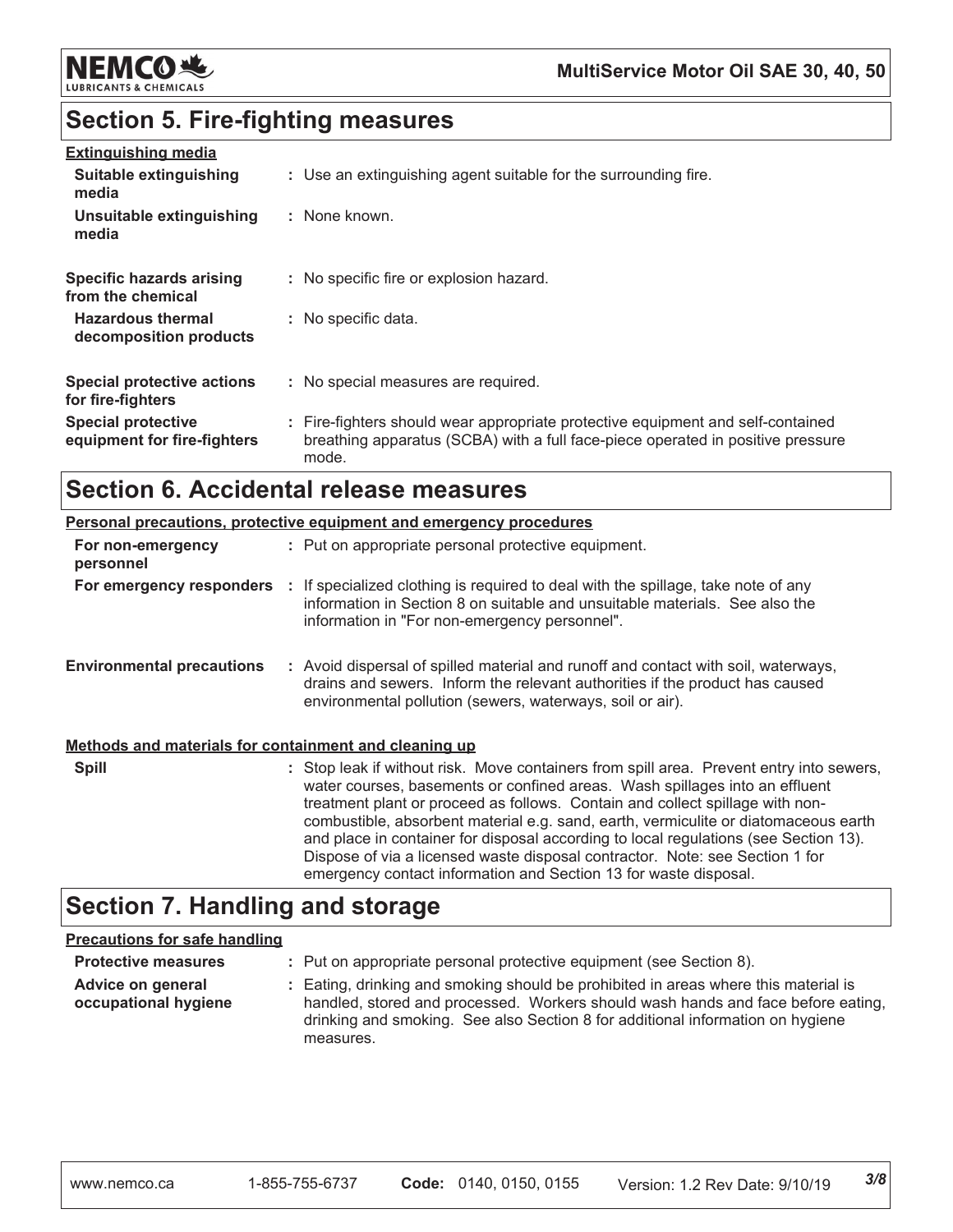

# **Section 7. Handling and storage**

| Conditions for safe storage, | : Store in accordance with local regulations. Store in original container protected from                                                                                                                                                                                                                                       |  |
|------------------------------|--------------------------------------------------------------------------------------------------------------------------------------------------------------------------------------------------------------------------------------------------------------------------------------------------------------------------------|--|
| including any                | direct sunlight in a dry, cool and well-ventilated area, away from incompatible                                                                                                                                                                                                                                                |  |
| incompatibilities            | materials (see Section 10) and food and drink. Keep container tightly closed and<br>sealed until ready for use. Containers that have been opened must be carefully<br>resealed and kept upright to prevent leakage. Do not store in unlabeled containers.<br>Use appropriate containment to avoid environmental contamination. |  |

# Section 8. Exposure controls/personal protection

| <b>Control parameters</b>                    |                                                                                                                                                                                                                                                               |
|----------------------------------------------|---------------------------------------------------------------------------------------------------------------------------------------------------------------------------------------------------------------------------------------------------------------|
| <b>Occupational exposure limits</b><br>None. |                                                                                                                                                                                                                                                               |
| <b>Appropriate engineering</b><br>controls   | : Good general ventilation should be sufficient to control worker exposure to airborne<br>contaminants.                                                                                                                                                       |
| <b>Environmental exposure</b><br>controls    | : Emissions from ventilation or work process equipment should be checked to ensure<br>they comply with the requirements of environmental protection legislation.                                                                                              |
| <b>Individual protection measures</b>        |                                                                                                                                                                                                                                                               |
| <b>Hygiene measures</b>                      | : Wash hands, forearms and face thoroughly after handling chemical products, before<br>eating, smoking and using the lavatory and at the end of the working period. Ensure<br>that eyewash stations and safety showers are close to the workstation location. |
| <b>Eye/face protection</b>                   | : Safety eyewear complying with an approved standard should be used when a risk<br>assessment indicates this is necessary to avoid exposure to liquid splashes, mists,<br>gases or dusts.                                                                     |
| <b>Skin protection</b>                       |                                                                                                                                                                                                                                                               |
| <b>Hand protection</b>                       | : Chemical-resistant, impervious gloves complying with an approved standard should<br>be worn at all times when handling chemical products if a risk assessment indicates<br>this is necessary.                                                               |
| <b>Body protection</b>                       | : Personal protective equipment for the body should be selected based on the task<br>being performed and the risks involved and should be approved by a specialist<br>before handling this product.                                                           |
| Other skin protection                        | : Appropriate footwear and any additional skin protection measures should be<br>selected based on the task being performed and the risks involved and should be<br>approved by a specialist before handling this product.                                     |
| <b>Respiratory protection</b>                | : Not required under normal conditions of use.                                                                                                                                                                                                                |

# Section 9. Physical and chemical properties

| <b>Appearance</b>         |                                                     |
|---------------------------|-----------------------------------------------------|
| <b>Physical state</b>     | : Liquid. [Viscous.]                                |
| Color                     | $:$ Amber.                                          |
| Odor                      | : Mild hydrocarbon.                                 |
| <b>Odor threshold</b>     | : Not available.                                    |
| pH                        | : Not available.                                    |
| <b>Freezing point</b>     | : $-30^{\circ}$ C, $-27^{\circ}$ C, $-24^{\circ}$ C |
| <b>Boiling point</b>      | $:$ Not available.                                  |
| <b>Flash point</b>        | : 220°C, 240°C, 259°C                               |
| <b>Evaporation rate</b>   | : Not available.                                    |
| Flammability (solid, gas) | $:$ Not available.                                  |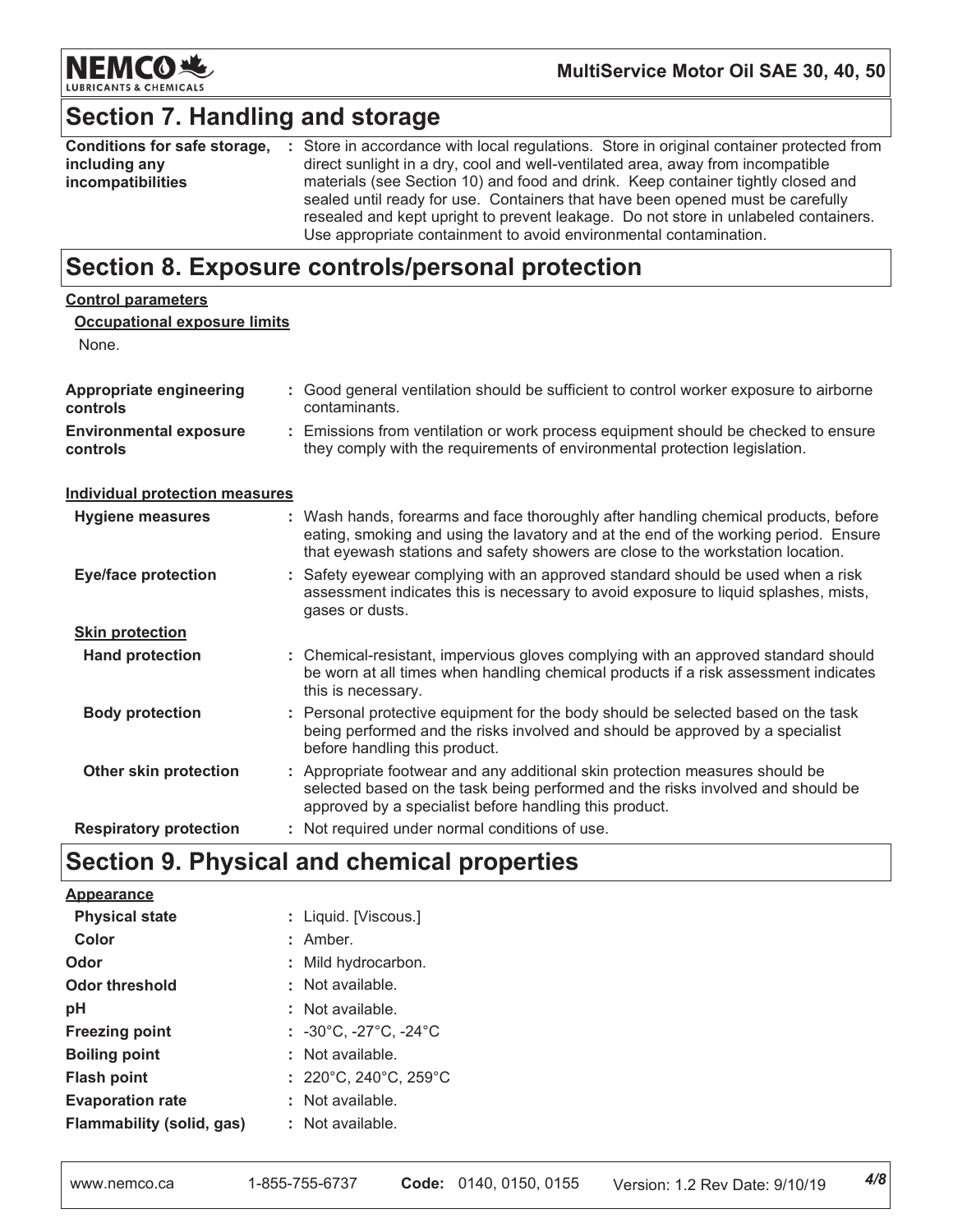

# Section 9. Physical and chemical properties

| Lower and upper explosive<br>(flammable) limits   | : Not available.                                                                |
|---------------------------------------------------|---------------------------------------------------------------------------------|
| Vapor pressure                                    | : Not available.                                                                |
| Vapor density                                     | : Not available.                                                                |
| <b>Relative density</b>                           | : 0.865, 0.8655, n/a @ 20°C                                                     |
| <b>Solubility</b>                                 | : Negligible in water.                                                          |
| <b>Partition coefficient: n-</b><br>octanol/water | : Not available.                                                                |
| <b>Auto-ignition temperature</b>                  | : Not available.                                                                |
| Decomposition temperature                         | : Not available.                                                                |
| <b>Viscosity</b>                                  | : Kinematic: 11.5, 14.8, 19.1 cSt (100°C)<br>Kinematic: 98, 143, 214 cSt (40°C) |

# **Section 10. Stability and reactivity**

| <b>Reactivity</b>                            | : No specific test data related to reactivity available for this product or its ingredients.              |
|----------------------------------------------|-----------------------------------------------------------------------------------------------------------|
| <b>Chemical stability</b>                    | : The product is stable.                                                                                  |
| <b>Possibility of hazardous</b><br>reactions | : Under normal conditions of storage and use, hazardous reactions will not occur.                         |
| <b>Conditions to avoid</b>                   | : No specific data.                                                                                       |
| Incompatible materials                       | : Reactive or incompatible with the following materials: oxidizing materials.                             |
| <b>Hazardous decomposition</b><br>products   | : Under normal conditions of storage and use, hazardous decomposition products<br>should not be produced. |

# **Section 11. Toxicological information**

### Information on toxicological effects

### **Acute toxicity**

There is no data available.

### **Irritation/Corrosion**

There is no data available.

### **Sensitization**

There is no data available.

### **Mutagenicity**

There is no data available.

#### Carcinogenicity

#### **Classification**

| <b>Product/ingredient</b><br>name                                                                           | OSHA IARC INTP | <b>ACGIH</b> | <b>EPA</b> | <b>NIOSH</b> |
|-------------------------------------------------------------------------------------------------------------|----------------|--------------|------------|--------------|
| Distillates (petroleum), hydrotreated<br>heavy paraffinic<br>Residual oils (petroleum), solvent-<br>dewaxed |                | A4<br>A4     |            |              |

### **Reproductive toxicity**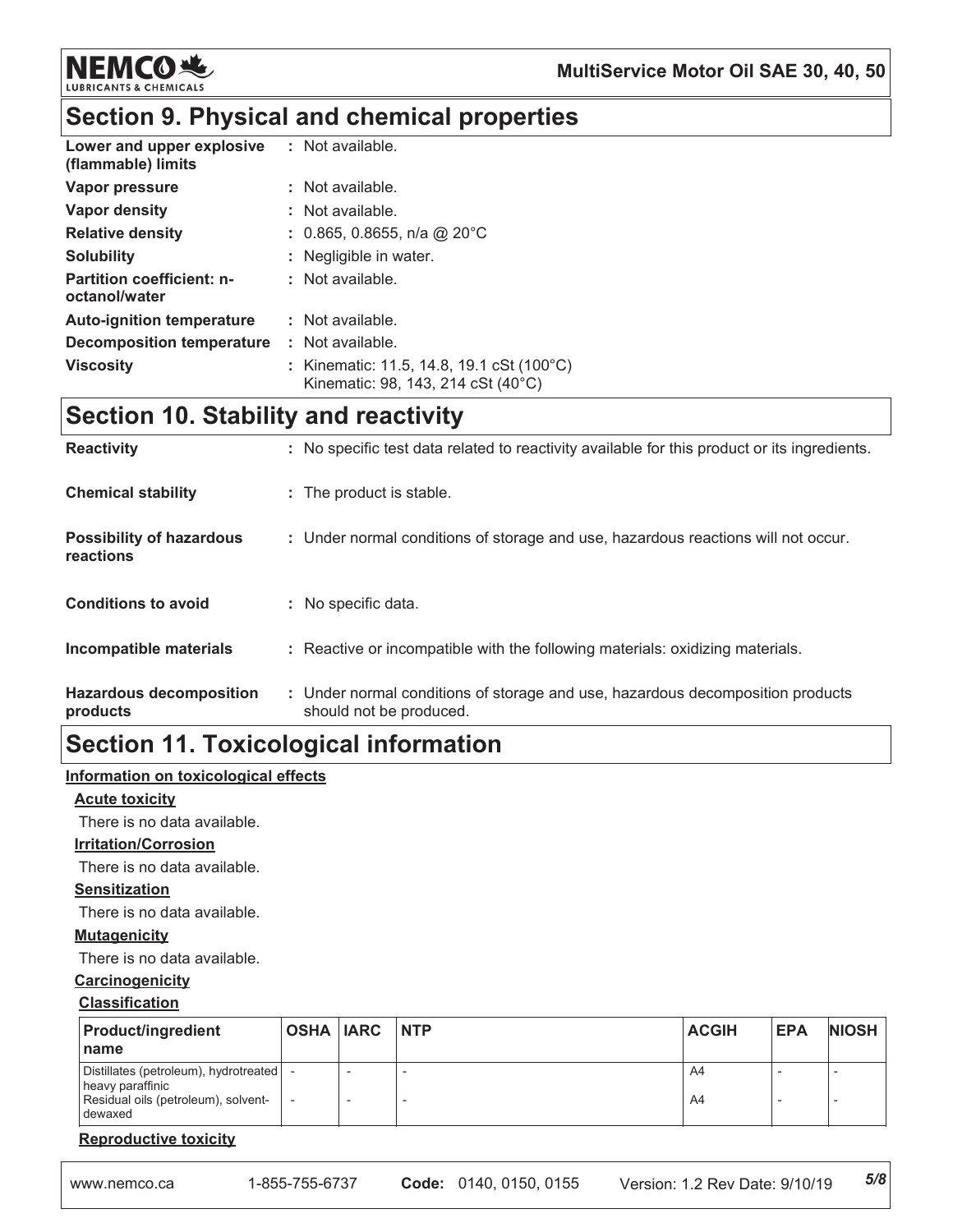

# **Section 11. Toxicological information**

| There is no data available.                        |                                                                                          |
|----------------------------------------------------|------------------------------------------------------------------------------------------|
| <b>Teratogenicity</b>                              |                                                                                          |
| There is no data available.                        |                                                                                          |
| Specific target organ toxicity (single exposure)   |                                                                                          |
| There is no data available.                        |                                                                                          |
| Specific target organ toxicity (repeated exposure) |                                                                                          |
| There is no data available.                        |                                                                                          |
| <b>Aspiration hazard</b>                           |                                                                                          |
| There is no data available.                        |                                                                                          |
|                                                    |                                                                                          |
| Information on the likely<br>routes of exposure    | : Dermal contact. Eye contact. Inhalation. Ingestion.                                    |
| <b>Potential acute health effects</b>              |                                                                                          |
| Eye contact                                        | : No known significant effects or critical hazards.                                      |
| <b>Inhalation</b>                                  | No known significant effects or critical hazards.                                        |
| <b>Skin contact</b>                                | : No known significant effects or critical hazards.                                      |
| Ingestion                                          | : No known significant effects or critical hazards.                                      |
|                                                    | Symptoms related to the physical, chemical and toxicological characteristics             |
| Eye contact                                        | : No known significant effects or critical hazards.                                      |
| <b>Inhalation</b>                                  | : No known significant effects or critical hazards.                                      |
| <b>Skin contact</b>                                | : No known significant effects or critical hazards.                                      |
| Ingestion                                          | : No known significant effects or critical hazards.                                      |
|                                                    | Delayed and immediate effects and also chronic effects from short and long term exposure |
| <b>Short term exposure</b>                         |                                                                                          |
| <b>Potential immediate</b><br>effects              | : No known significant effects or critical hazards.                                      |
| <b>Potential delayed effects</b>                   | : No known significant effects or critical hazards.                                      |
| Long term exposure                                 |                                                                                          |
| <b>Potential immediate</b><br>effects              | : No known significant effects or critical hazards.                                      |
| <b>Potential delayed effects</b>                   | : No known significant effects or critical hazards.                                      |
| <b>Potential chronic health effects</b>            |                                                                                          |
| <b>General</b>                                     | No known significant effects or critical hazards.                                        |
| Carcinogenicity                                    | No known significant effects or critical hazards.                                        |
| <b>Mutagenicity</b>                                | No known significant effects or critical hazards.                                        |
| <b>Teratogenicity</b>                              | No known significant effects or critical hazards.                                        |
| <b>Developmental effects</b>                       | No known significant effects or critical hazards.                                        |
| <b>Fertility effects</b>                           | No known significant effects or critical hazards.                                        |
|                                                    |                                                                                          |

### **Numerical measures of toxicity**

### **Acute toxicity estimates**

There is no data available.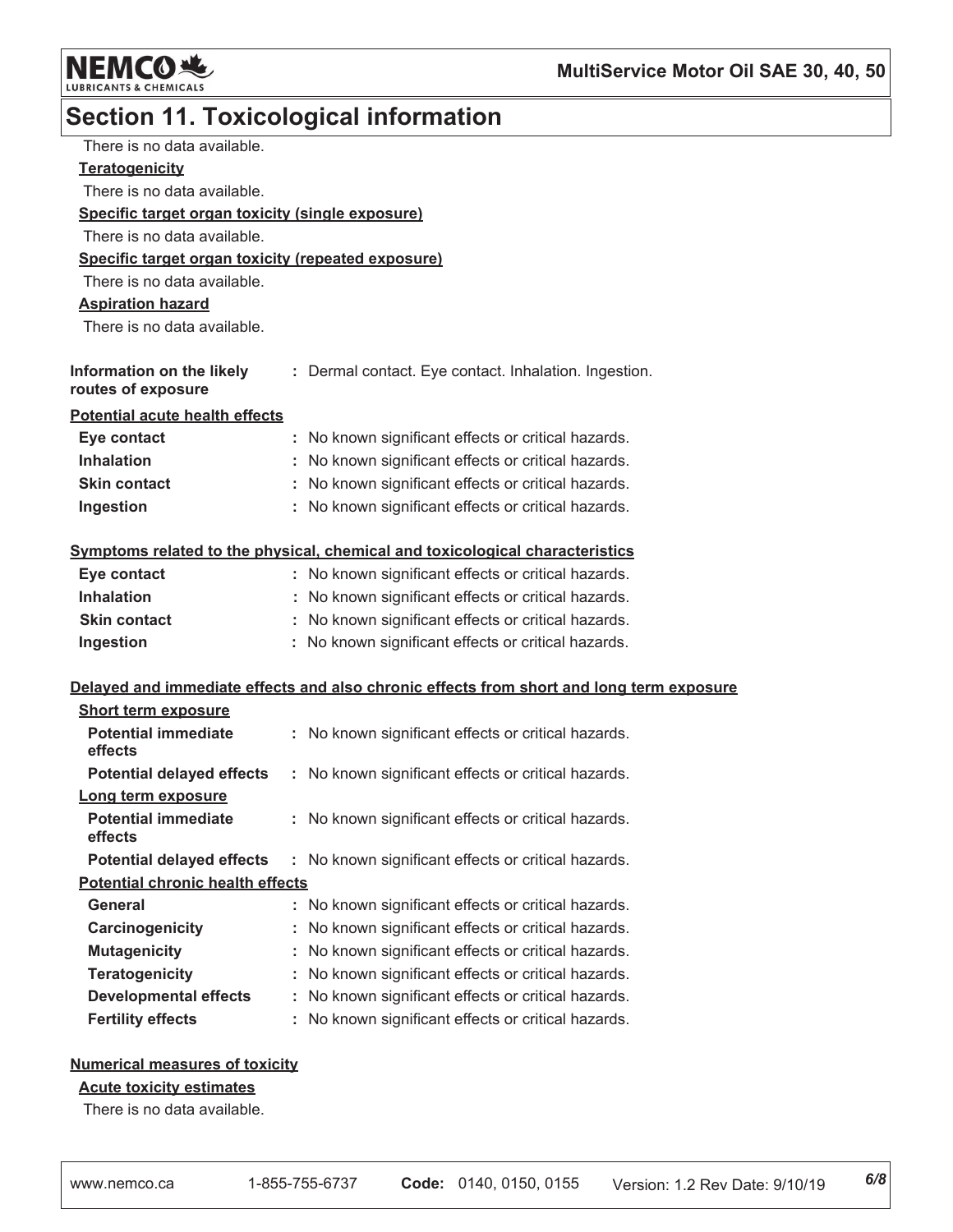

# **Section 12. Ecological information**

### **Toxicity**

There is no data available.

### Persistence and degradability

There is no data available.

### **Bioaccumulative potential**

There is no data available.

### **Mobility in soil**

Other adverse effects : No known significant effects or critical hazards.

# **Section 13. Disposal considerations**

| <b>Disposal methods</b> | : The generation of waste should be avoided or minimized wherever possible.<br>Disposal of this product, solutions and any by-products should comply with the<br>requirements of environmental protection and waste disposal legislation and any<br>regional local authority requirements. Dispose of surplus and non-recyclable<br>products via a licensed waste disposal contractor. Waste should not be disposed of<br>untreated to the sewer unless fully compliant with the requirements of all authorities<br>with jurisdiction. Waste packaging should be recycled. Incineration or landfill |
|-------------------------|-----------------------------------------------------------------------------------------------------------------------------------------------------------------------------------------------------------------------------------------------------------------------------------------------------------------------------------------------------------------------------------------------------------------------------------------------------------------------------------------------------------------------------------------------------------------------------------------------------|
|                         | should only be considered when recycling is not feasible. This material and its<br>container must be disposed of in a safe way. Empty containers or liners may retain<br>some product residues. Avoid dispersal of spilled material and runoff and contact<br>with soil, waterways, drains and sewers.                                                                                                                                                                                                                                                                                              |

# Section 14. Transport information

|                                      | <b>TDG Classification</b> | <b>IMDG</b>              | <b>IATA</b>    |
|--------------------------------------|---------------------------|--------------------------|----------------|
| <b>UN number</b>                     | Not regulated.            | Not regulated.           | Not regulated. |
| <b>UN proper</b><br>shipping name    |                           |                          |                |
| <b>Transport</b><br>hazard class(es) |                           | ۰                        |                |
| <b>Packing group</b>                 | $\overline{\phantom{a}}$  | $\overline{\phantom{a}}$ |                |
| <b>Environmental</b><br>hazards      | No.                       | No.                      | No.            |
| <b>Additional</b><br>information     |                           |                          |                |

**AERG** : Not applicable

 $7/8$